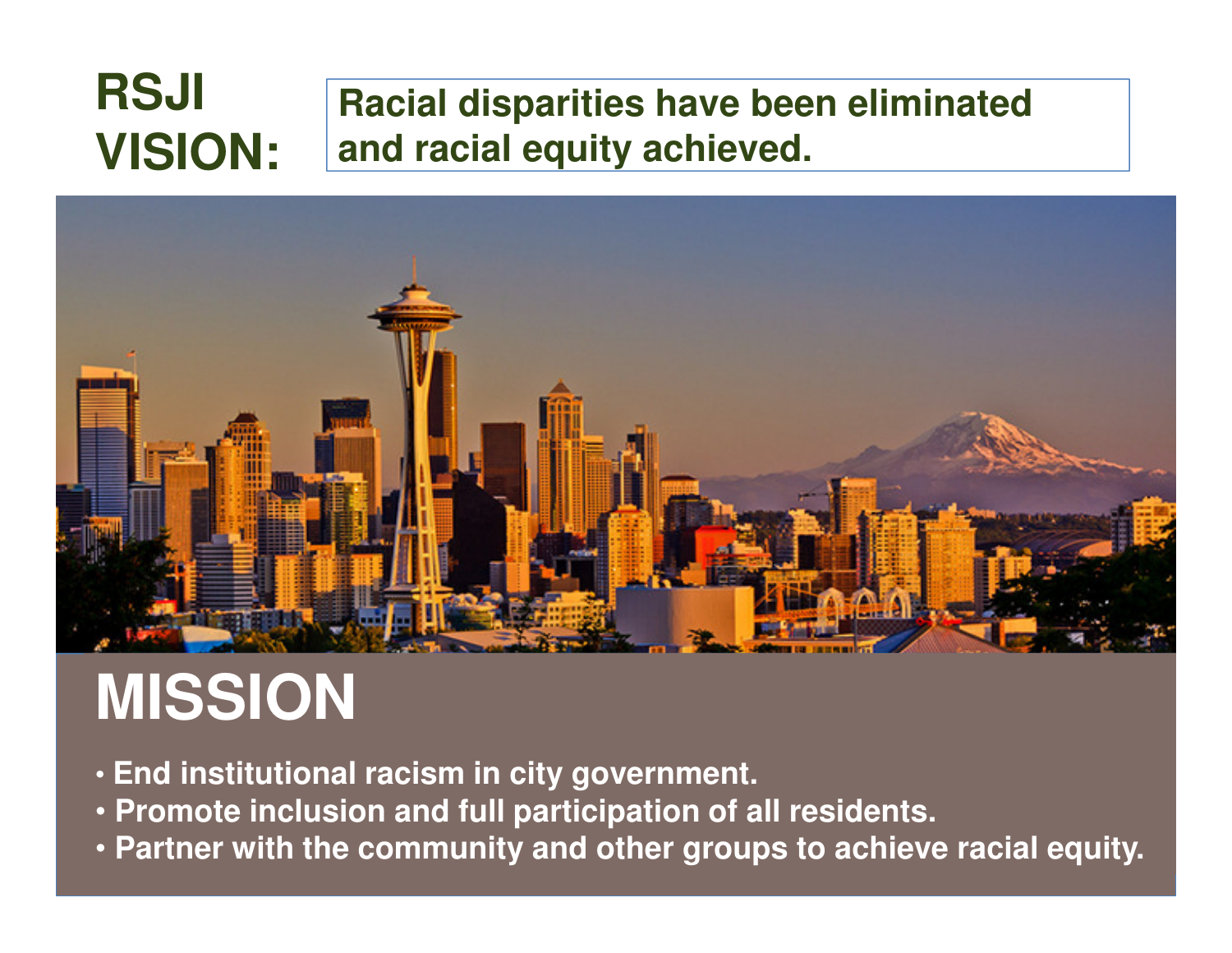### **EQUALITY vs. EQUITY**

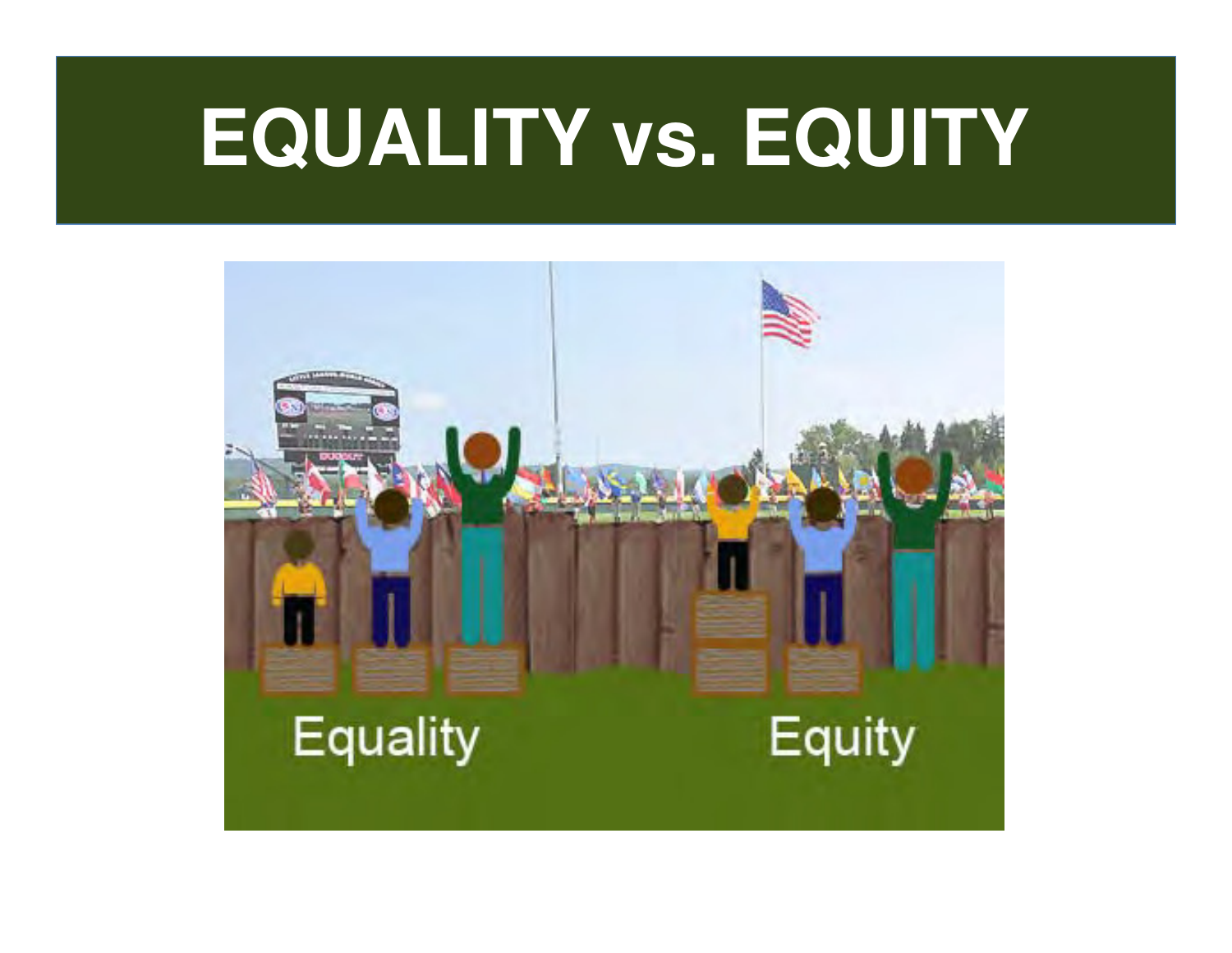**Why approach equity through the lens of race?**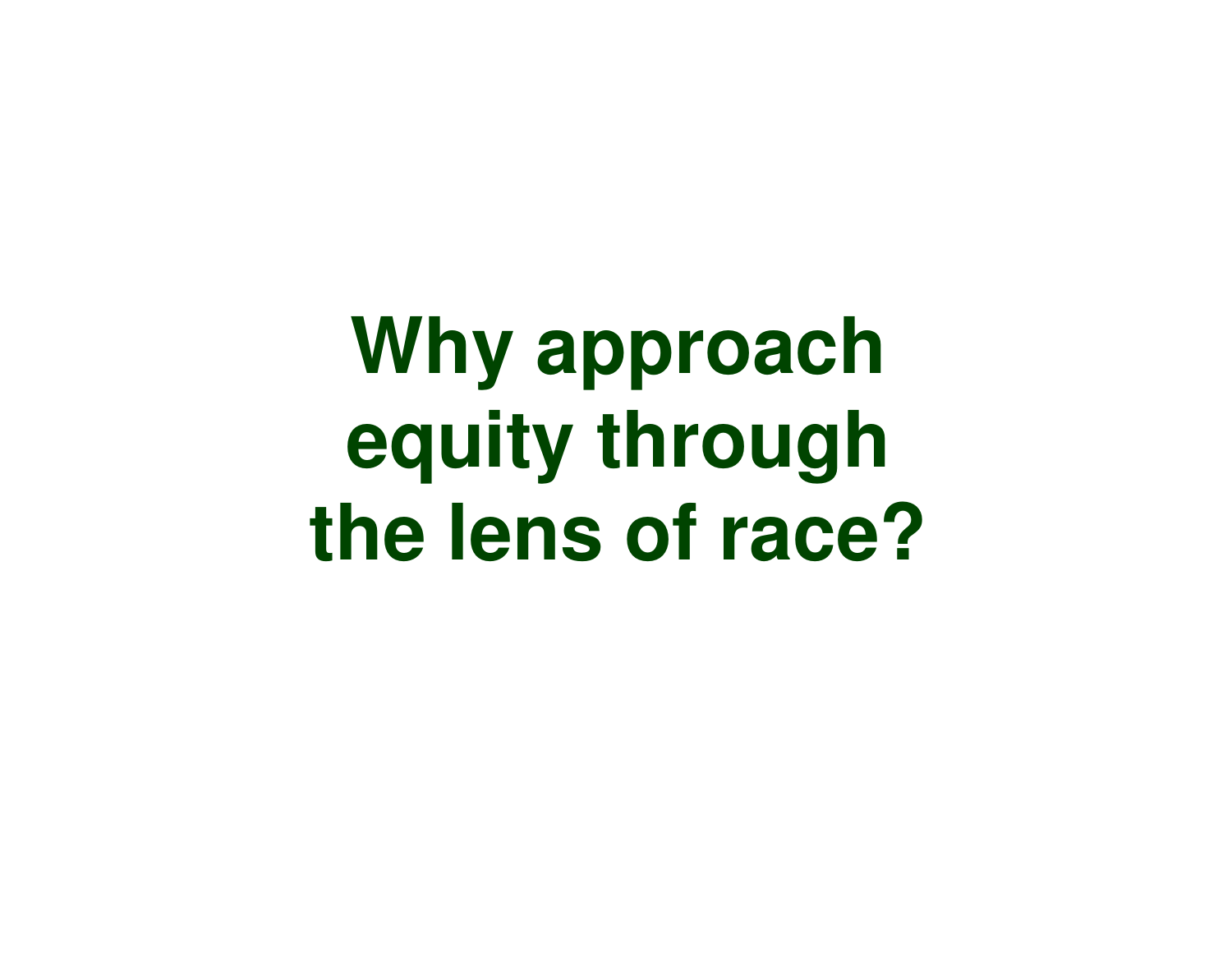# Racial Disparities

#### Poverty Rates by Major Racial Category and Hispanic/Latino Ethnicity

Poverty rates vary greatly for different races and ethnicities, especially among children and seniors.



Source: US Census, 2010 decennial Census.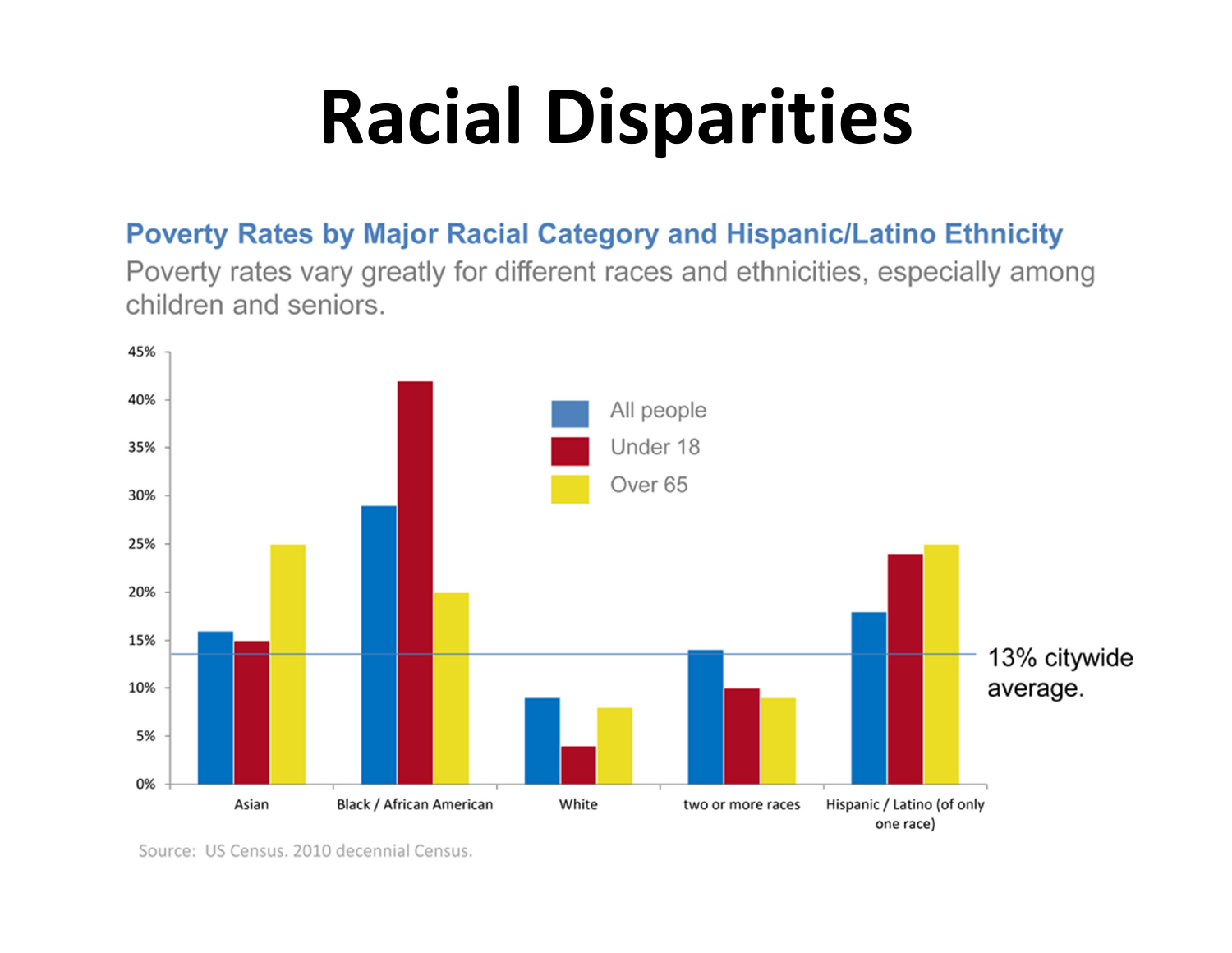## **RSJI strategies**

- •Ensure racial equity in City programs & services.
- $\bullet$  Work with community-based organizations to end structural racism.
- $\bullet$  Form partnerships for racial equity with communities most impacted by inequity, plus government, other groups, the private sector and philanthropy.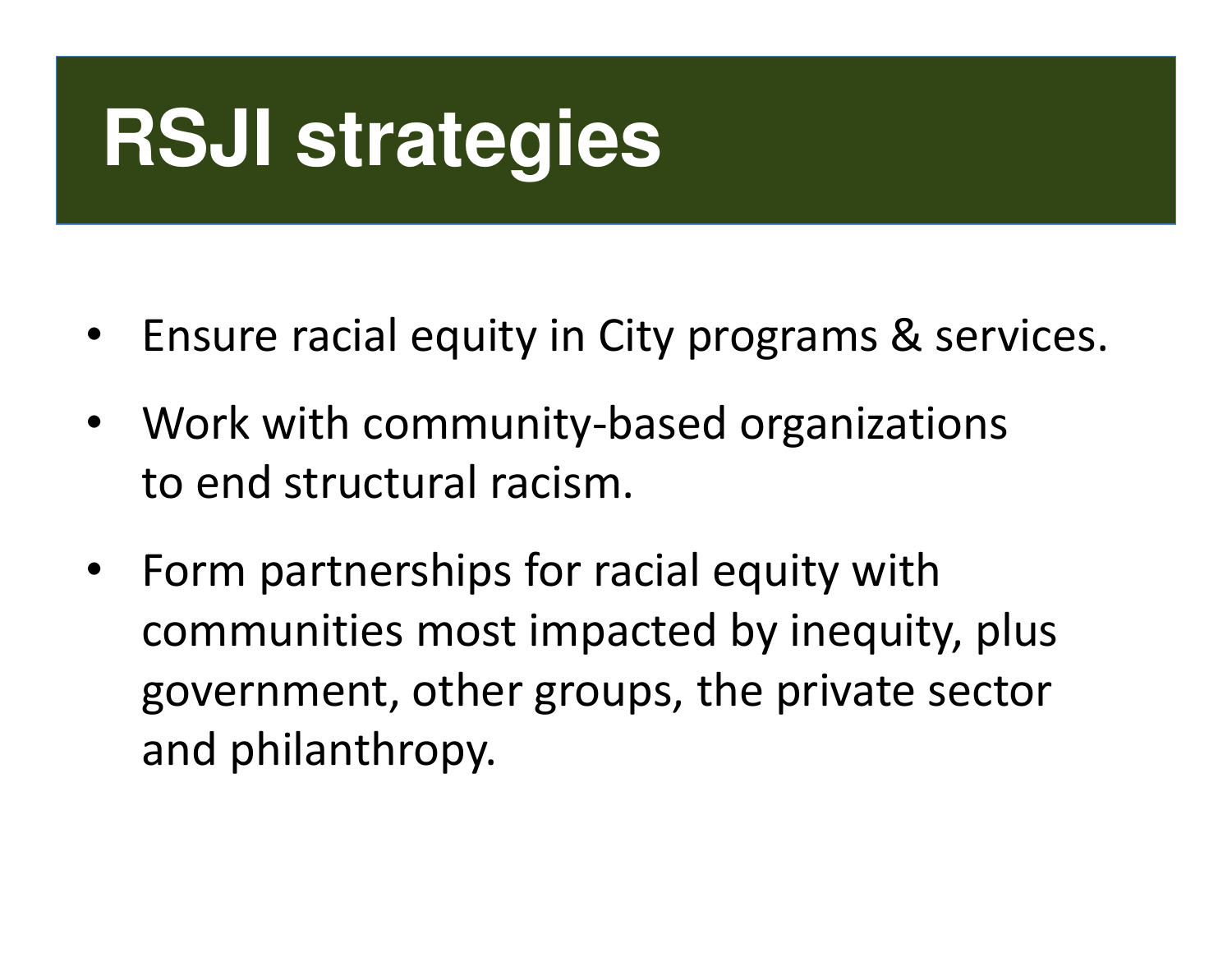### **RSJI structure**

- • Every Seattle City department is responsible for:
	- • Incorporating racial equity into its own programs, services, policies, etc.
	- Creating an annual RSJI Work Plan.
	- •Maintaining an RSJI Change Team.
	- •Using RSJI tools, e.g. the Racial Equity Toolkit.
	- •Participating in RSJI Subcabinet.
- • Interdepartmental teams work together on key equity issues, e.g. criminal justice, education, and equitable development.